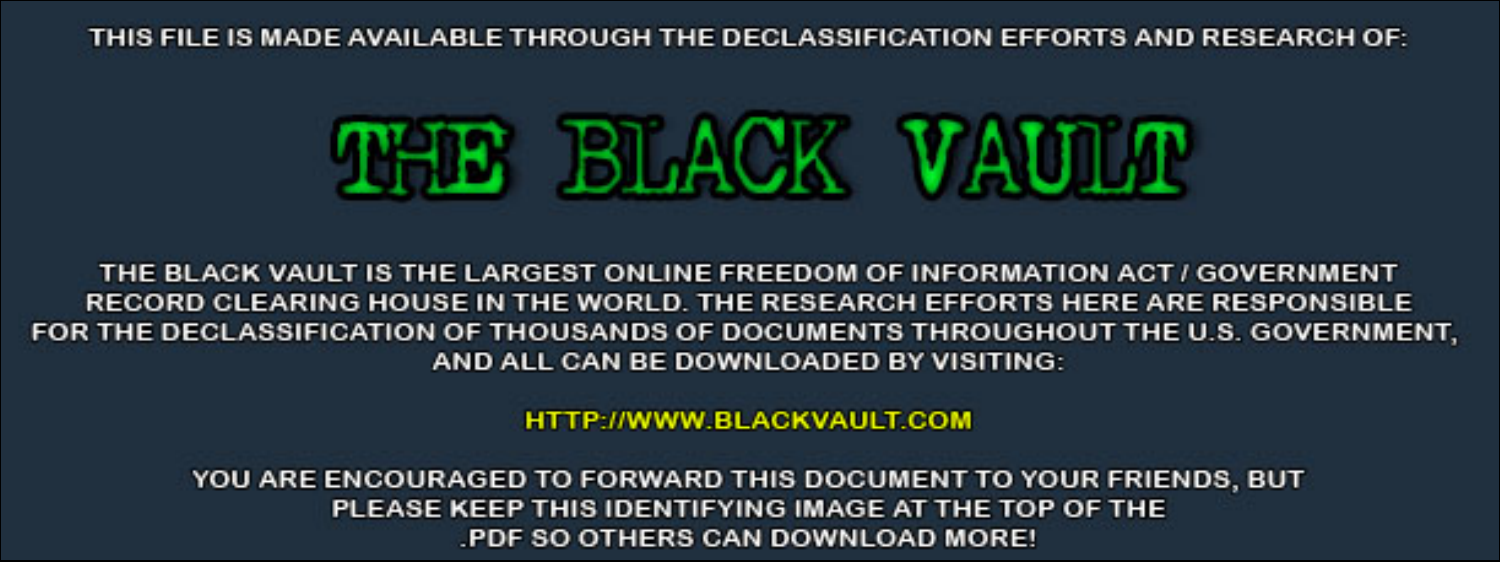# **(U)Cryptologic Almanac 50th Anniversary Series**

#### (b)(1) (b)(3)-50 usc 403 (b)(3)-18 usc 798 (b)(3)-P.L.86-36 **(U)A Reconsideration of the Role of SIGINT during the Cuban Missile Crisis, October 1962 (Part 4 of 4)**

**(S**<sup> $\frac{1}{2}$ </sup> In the first three sections of this series, we looked at the activities of American and communist SIGINT organizations during the Cuban missile crisis from June through November 1962. The SIGINT organizations for both sides provided a good deal of information on the **IBut SIGINT** from both sides failed to provide notice of the critical moves during the crisis. American SIGINT (and all other intelligence resources) never did discover the ballistic missiles in Cuba. It was not until 14 October that a U-2 photoreconnaissance flight found them. Meanwhile, Soviet SIGINT did not register the discovery of the Soviet missiles by the Americans. Moscow remained in the dark as the Kennedy administration prepared its riposte.

(U) The aftermath of the Cuban Missile Crisis saw a number of changes to Cold War paradigms. For one thing, a "hot line," usually portrayed in the movies as a telephone, but actually a secure teleprinter system operating between Washington and Moscow, was installed. (One of the devices, a Norwegian teleprinter using a one-time tape, can be seen at the National Cryptologic Museum.) This link offered a quick and reliable method of communication during future crises. No longer would both sides have to rely on backdoor sources such as during the crisis when newsmen and GRU and KGB agents in Washington relayed information between Kennedy and Khrushchev. For the U.S., the crisis appeared to be a clear victory. However, the American public largely remained unaware of the horse trade of missile sites and the no-invasion guarantee that ended the crisis. Also, a Soviet military unit, which had been retained as a defense force as part of the agreement, would be a source of embarrassment the Carter administration in the late 1970s.

(U) For the Soviets, changes came slowly. Chagrined at the loss of face, and upset at his gambling foreign policy, members of the Politburo, led by Leonid Brezhnev, overthrew Khrushchev in late 1964. In a response to the apparent weakness by Soviet military forces to project their presence overseas during the crisis, a massive buildup was begun. By the mid-1970s, the Soviets achieved a parity with the United States in nuclear forces and an overwhelming superiority in local conventional forces in Europe.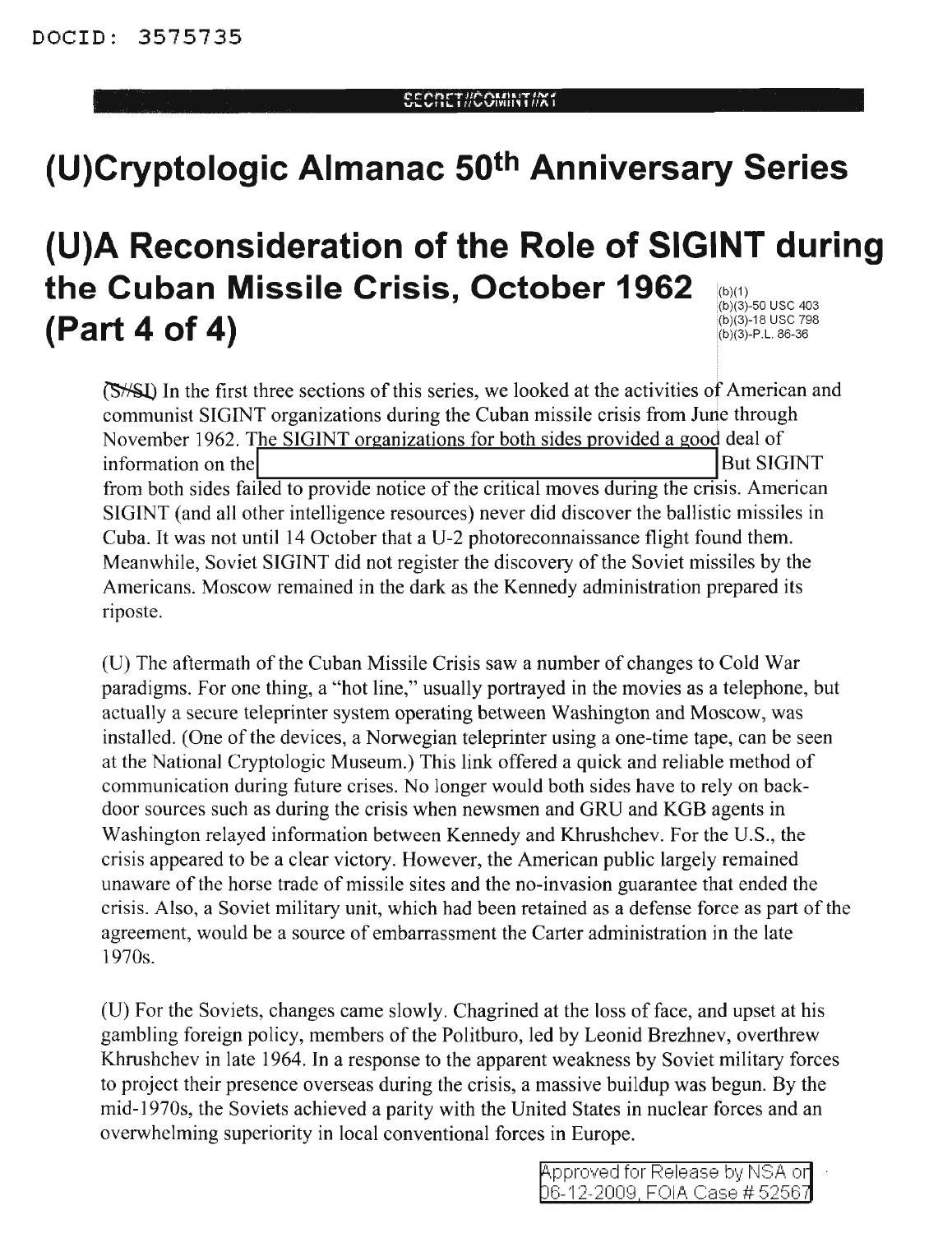(U) However, both sides had stumbled into the crisis because ofthe closed thinking in Washington and Moscow. The Kennedy administration seemed incapable of realizing that its provocative military and paramilitary measures directed at Cuba concerned Khrushchev enough for him to intervene. Khrushchev believed that the United States threatened Soviet security in Berlin, Cuba, and the USSR itself. The missiles were his counter. However, Khrushchev miscalculated in believing that Kennedy, being pragmatic, would concede the Soviets their missiles in Cuba, once they were installed. He could not imagine Washington's belligerent reaction to the secret installation of the missiles. More so, his deliberate lying about the buildup in Cuba, both in his public announcements and in the private reassurances on 18 October by the Soviet Foreign Minister, Andrei Gromyko, infuriated the president and his advisers. ("...Gromyko, who, in this very room [Oval] Office] not ten minutes ago, told more bareface [sic] lies than I have ever heard in so short a time..." as President Kennedy described the meeting.)

(S<sup>/S</sup>/S<sup>I</sup>) A couple of statements about the overall contribution of SIGINT during the missile crisis can be made:

~merican SIGINT did not detect the dispatch, arrival, or construction of the IRBM and MRBM missile sites in Cuba. This part of the Anadyr' plan remained undiscovered by any U.S. intelligence source until the 14 October U-2 flight. There were some fragments of SIGINT -I

|                                                                                         | Close-in                                                                                                                                                                                                                                             |
|-----------------------------------------------------------------------------------------|------------------------------------------------------------------------------------------------------------------------------------------------------------------------------------------------------------------------------------------------------|
| intercept by the Oxford failed to detect any communications from the missile sites, nor |                                                                                                                                                                                                                                                      |
| were the                                                                                | . The construction of the construction of the construction of the construction of the construction of the construction of the construction of the construction of the construction of the construction of the construction of<br>$(b)(3)-P.L. 86-36$ |
|                                                                                         | (b)(1)<br>(b)(3)-50 USC 403                                                                                                                                                                                                                          |
|                                                                                         | (b)(3)-18 USC 798                                                                                                                                                                                                                                    |

**(S**<sup> $\frac{1}{5}$ </sup>SIGINT's two contributions to the crisis were the detection of the change in direction by the Soviet merchant ships bound for Cuba after the quarantine was declared, and the reporting of the status of Soviet armed forces worldwide. The transcripts of the meetings of the EXCOMM suggest that the intelligence from the direction finding fixes and the ship position reports was funneled through naval intelligence, not NSA, and then to John McCone at the White House. Also, the initial report of changes in course by the Soviet ships was layered in naval jargon and initially was unintelligible to the president and his advisers - a lesson for intelligence reporters everywhere. SIGINT, and this was primarily NSA's efforts, maintained a good grasp of the status of Soviet forces

 $\sim$  (S/SI) (U) From the transcripts, even redacted for classified information, it is obvious that intelligence from all sources was given a prominent role in the EXCOMM deliberations. ////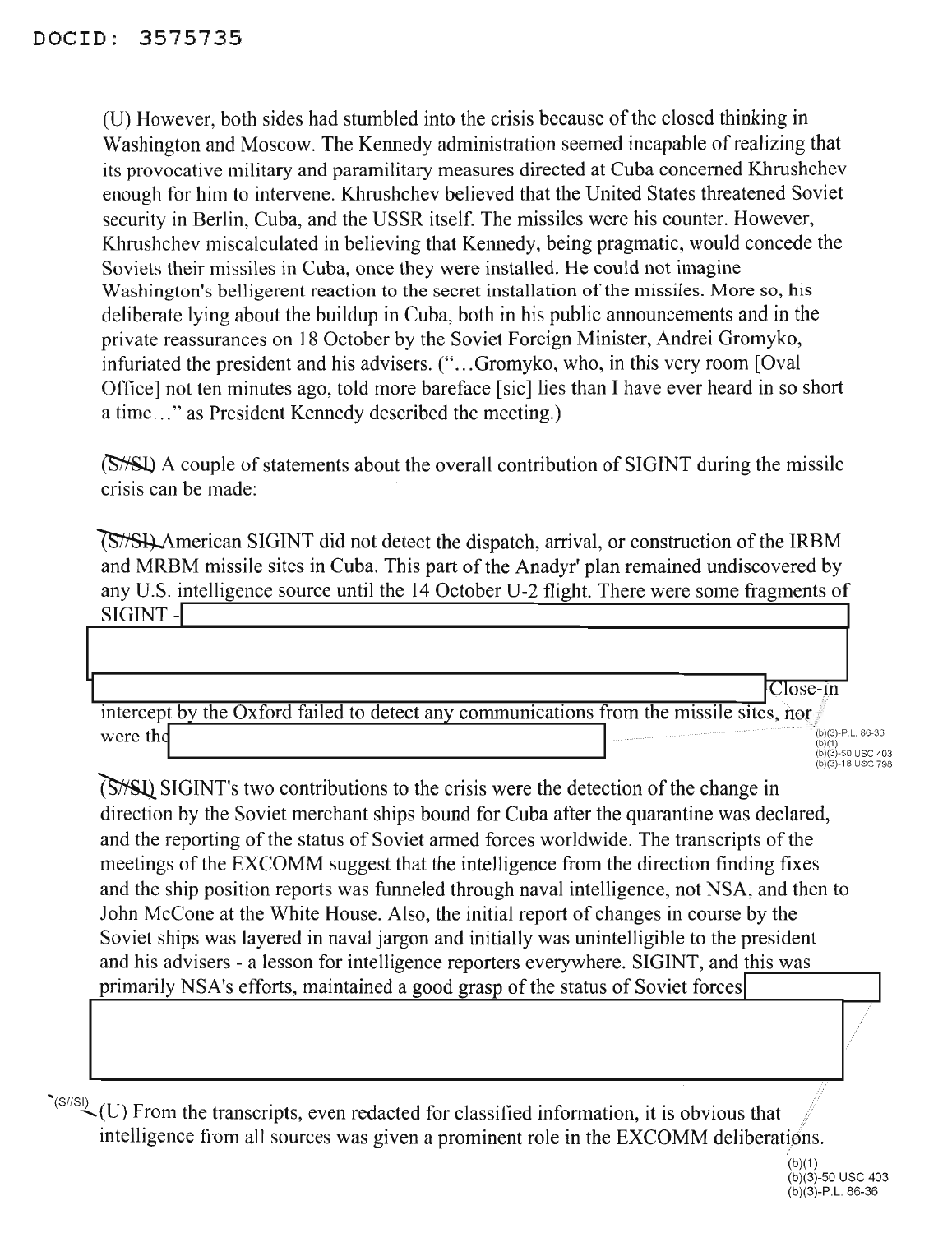Detailed items from SIGINT reports, such as the ability of D/F to locate Soviet ships, the<br>Russian pilot chatter, emissions from Soviet combat radar sites, and the location of the Oxford were matters discussed at length by the president and his advisers in the various conference rooms used by the EXCOMM. Yet, ironically, the NSA is not mentioned once in 650 pages of sanitized transcripts from the EXCOMM proceedings.

(b)(1) (b)(3)-50 usc 403 (b)(3)-18 usc 798 (b)(3)-P.L.86-36

(D) Bibliographical notes: Over the last few years, a number of previously classified documents and memoirs relating to the Cuban Missile Crisis have been made public. Scholars from several countries have taken advantage of these new sources and have written fuller versions of the event. Older historical views have had to change because of these revelations. Some speculative pieces on certain events, notably the responsibility for the shootdown of the U-2 and the nature of the command and control of the Soviet tactical nuclear weapons in Cuba (the FROG or Luna missile, and the coastal defense cruise missile (SS-N-2), were premature. The Soviets were responsible for the shoot- down. While an allowance for General Pliyev to use tactical nuclear weapons for defense was considered by Defense Minister Malinovsky and Khrushchev, permission to use these weapons ultimately was refused by Moscow.

(U) A standard and still useful history of the crisis from a purely American standpoint is Dino Brugioni's Eyeball to Eyeball. Brugioni was the director of the photo interpretation center, and his book was the first to provide an insight from the intelligence perspective. A very good history from both perspectives is the work by Tim Naftali and Aleksandr Foursenko, One Hell of a Gamble. It has the enormous advantage of source material from a number of Russian archives. Robert Kennedy's Thirteen Days remains one of the best eyewitness accounts of the crisis.

(U) Documents, once classified, have slowly come out, though not always in unexpurgated form. The Cold War International History Project (CWIHP) has done much good work in getting documents released by the former Soviet Union. The tapes of the EXCOMM have been transcribed and put into a single volume, The Kennedy Tapes, edited by Ernest May and Philip Zelikov. Unfortunately, much detailed intelligence information, in this case SIGINT, brought up during the committee's deliberations has been deleted. In 1992, the CIA issued a volume ofredacted documents about the crisis, CIA Documents on the Cuban Missile Crisis, 1962. This volume contains many of the memorandum and intelligence estimates that were critical during the crisis. Sadly, the NSA release of its documents on the crisis is quite disappointing and adds nothing to the historical discourse.

(U) Surprisingly, the two films done on the crisis are quite accurate and, from a dramatic standpoint, are worth seeing. The more recent Thirteen Days is extremely dramatic and offers a good look at the technical side of the intelligence gathering and naval action. A made-for-TV movie (1973), The Missiles of October, offers, among other things, an insight into the Soviet thinking, showing how the Kremlin leadership, especially